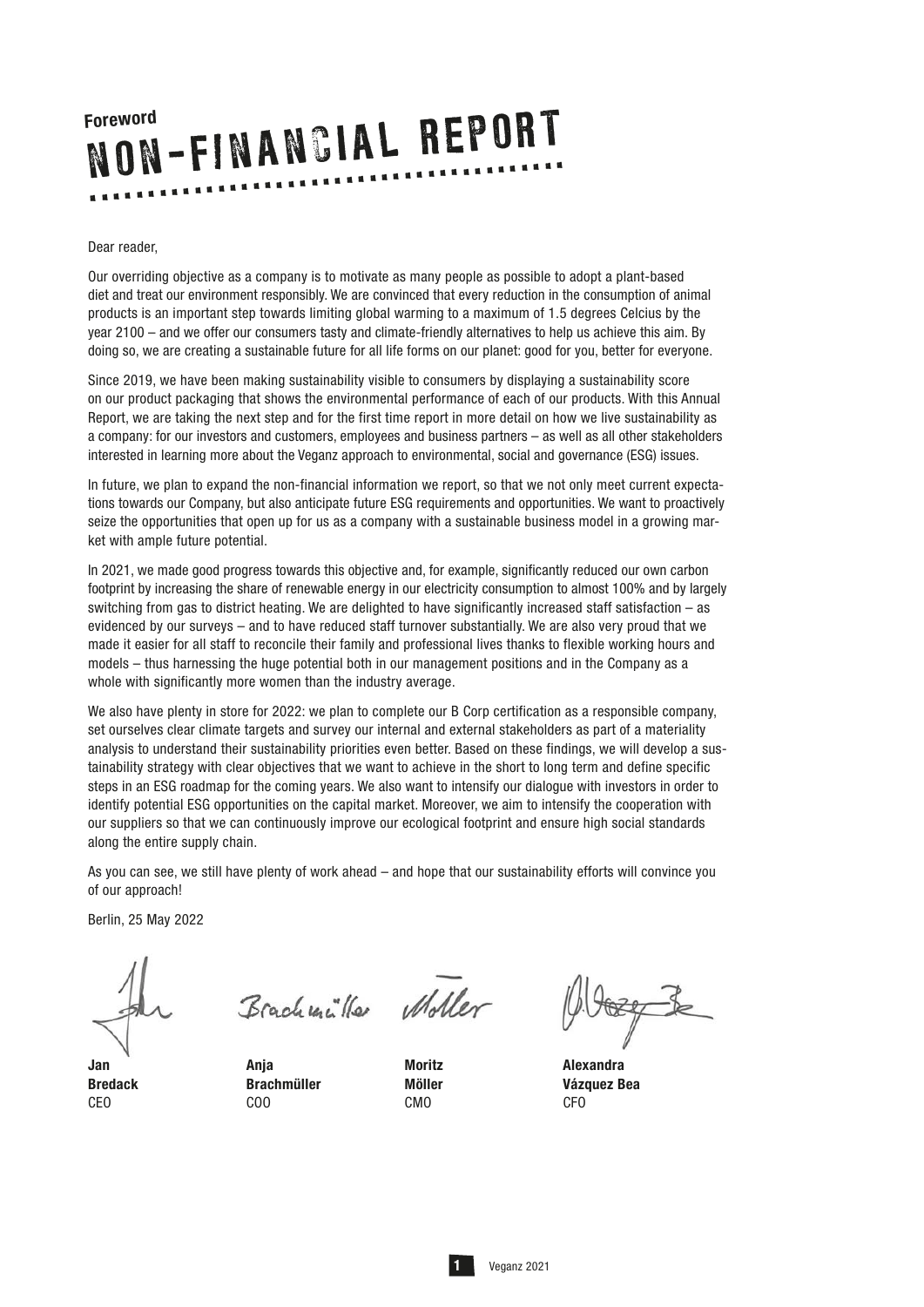# ABOUT THIS REPORT

The so-called Corporate Social Responsibility (CSR) reporting obligation pursuant to sections 289b-e and 315b-c of the German Commercial Code ('Handelsgesetzbuch', HGB), which requires the disclosure of material non-financial information, does not apply to companies whose shares are traded exclusively on the Open Market – as is the case for Veganz Group AG.

Nevertheless – and true to our motto 'We Make Sustainability Visible' – we want to give stakeholders an insight into our sustainability efforts over the past fiscal year on the following pages. The non-financial key performance indicators (KPIs) we report are based on internationally recognised ESG criteria of the Sustainability Accounting Standards Board (SASB) for the Processed Foods sector and cross-sector core metrics of the World Economic Forum (WEF) from the WEF white paper 'Measuring Stakeholder Capitalism'.

In addition, we describe how we actively contribute to the achievement of several of the 17 Sustainable Development Goals (SDGs) of the United Nations (UN) with our products and our corporate activities. In the chapter 'Better for the Environment', we describe environmental KPIs from our corporate activities and their development – ranging from C for  $CO<sub>2</sub>$  to V for volume of packaging. Under 'Better for Society', we present our commitment to employees and how we ensure that our food meets the highest quality and safety standards. And in the sections under 'Better Corporate Governance', we explain how we ensure ethical behaviour at Veganz and how our Supervisory Board is structured to perform its control functions in the best possible way.

One final note: all KPIs presented below apply – unless otherwise stated – to the entire Veganz Group, which consists of the individual companies Veganz Group AG and Veganz Retail Berlin GmbH & Co. KG. This also applies to the underlying – and as yet unconsolidated – financial KPIs at Group level, which serve as the basis for calculating the relevant key environmental KPIs in relation to sales.

# OUR CONTRIBUTION TO THE UN SDGS

The 17 UN SDGs were adopted by all UN member states in 2015 as part of the '2030 Agenda for Sustainable Development' with the aim of defining concrete goals to protect the environment, end poverty and improve the economic prospects for public and private sector actors around the world.

With our efforts to promote a plant-based diet, as well as our business model and corporate policies, we are actively contributing to the achievement of several of the United Nations' SDGs:



#### SDG 6: Clean Water and Sanitation

According to a study published in the Water Science & Technology Journal in 2013, the total annual water consumption for the diet of a person living a vegan lifestyle is around  $710 \text{ m}^3$ .<sup>1</sup>

This is less than half the amount of water used in a meatbased diet, estimated at just under 1,580 m<sup>3</sup> per person per year on average. Veganz promotes the shift to a plant-based diet with offerings from breakfast to dinner. Via our products, we specifically support the achievement of the sub-goal to increase water efficiency in the agricultural sector and thus address the global threat of water scarcity (SDG sub-goal 6.4).



#### SDG 12: Responsible Consumption and Production

We not only emphasise environmental friendliness in our food, but also in our product packaging. In 2020, Veganz therefore launched the

first compostable packaging for refrigerated products that can be completely biodegraded within 90 days. This means that a Veganz plant-based cheese alternative only consumes a total of 473g of  $CO<sub>2</sub>$  per pack, and thus less than a quarter compared to an animal-based cheese in conventional packaging, which consumes at least  $1,942g$  of  $CO<sub>2</sub>$  per item. While packaging innovations like this actively contribute to SDG sub-goal 12.4 (avoiding the release of chemicals and waste into the environment), recyclability is also a key concern for us and we support sub-goal 12.5 – to significantly reduce waste through reuse and recycling. In 2021, 17 of our product packages were already made entirely from renewable or recycled materials.

 $1$  Source: Vanham (2013). The water footprint of Austria for different diets. Retrieved from https://foodethics.univie.ac.at/fileadmin/user\_upload/p\_foodethik/Vanham 2013\_WST\_The-water-footprint-of-Austria-for-different-diets\_01.pdf on 18.04.2022.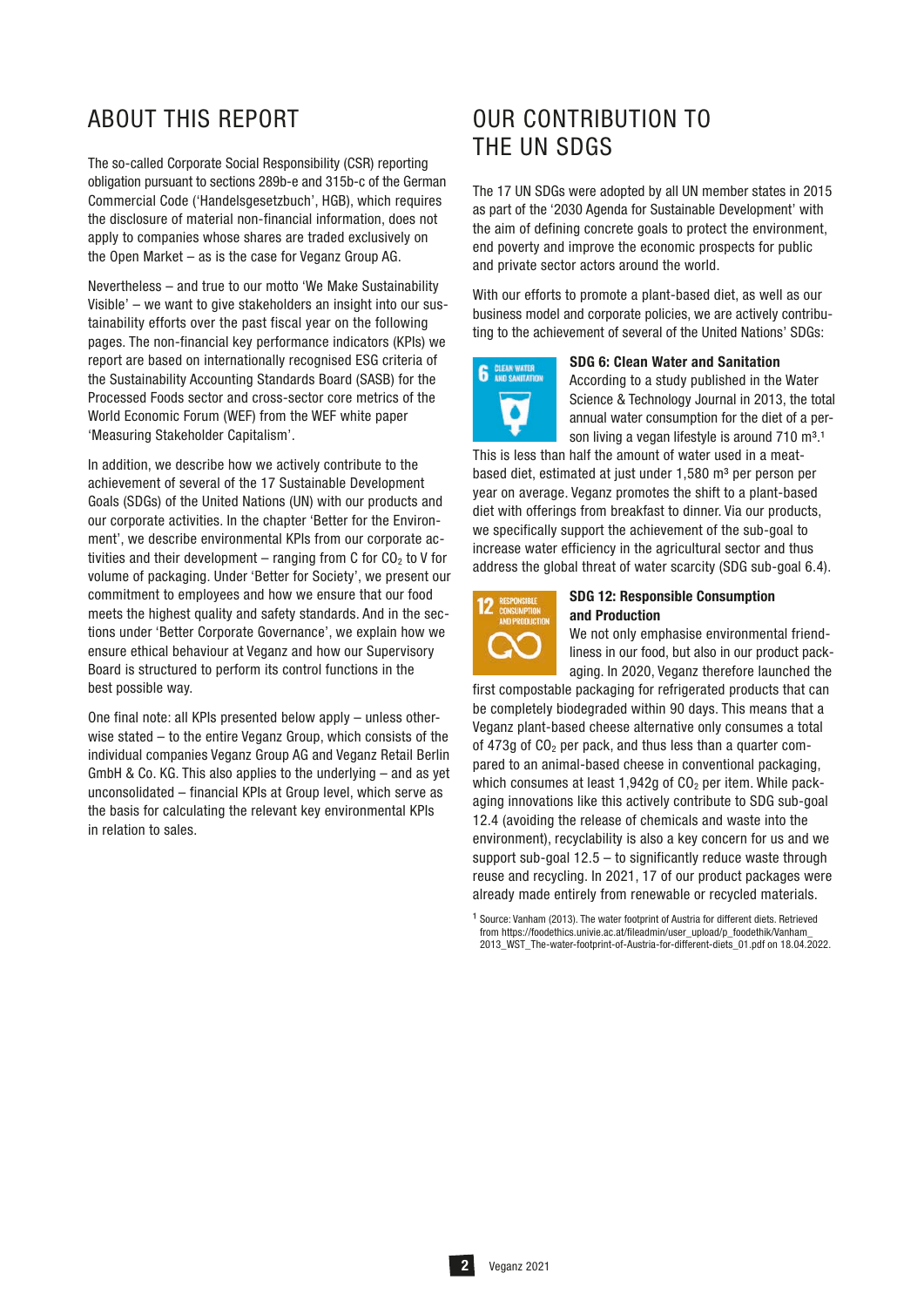

#### SDG 13: Climate Action

According to a study on ways to reduce negative environmental impacts in the agricultural sector, a global switch to a purely plant-based diet would mean a reduction of almost 50%

of all  $CO<sub>2</sub>$  emissions in the food sector. The German Federal Environment Agency estimates that the  $CO<sub>2</sub>$  footprint of a purely vegan diet is 940 kg per year, almost 50% less than that of a conventional omnivorous diet (estimated at  $1,760$  kg  $CO<sub>2</sub>$  per year). With our purely plant-based product offerings, we are therefore helping to significantly reduce negative climate effects in the field of nutrition.



#### SDG 14: Life Below Water

Ever more overfishing is a growing global problem which SDG 14 aims to address, among other things. With a steadily expanding range of attractive fish substitutes that currently

includes smoked salmon, fish fingers and tuna alternatives, Veganz also helps people used to fish products to reduce their fish consumption so that fish stocks can be protected more effectively.

<sup>1</sup> Source: Poore, J. & Nemecek, T. (2018). Reducing food's environmental impacts through producers and consumers. Retrieved from https://www.science.org/doi/ full/10.1126/science.aaq0216 on 18.04.2022

# BETTER FOR THE ENVIRONMENT

### BETTER FOR THE CLIMATE

As a provider of foodstuffs, we have a small direct environmental footprint compared to other players in the food value chain. Nevertheless, we want to be exemplary in what we do and motivate both our customers and our business partners to make their own contribution. In 2020, we therefore began to record key climate figures for our Company for the first time – and already made encouraging progress in certain categories in 2021:

For example, we significantly reduced those  $CO<sub>2</sub>$  emissions for which we ourselves are responsible in 2021. We replaced our previously conventional fleet of company cars with electric vehicles and switched the heating at one of our three outlets in Berlin from natural gas to district heating. As a result, our direct CO2 emissions (Scope 1 according to the Greenhouse Gas Protocol, GHG) fell to  $3.0$  t CO<sub>2</sub>e in 2021 (prior year:  $7.3$  t CO<sub>2</sub>e). We also more than halved our indirect energy-related emissions (Scope 2 according to GHG) to  $7.2$  t CO<sub>2</sub>e in 2021 (prior year: 15.1 t  $CO<sub>2</sub>e$ ) by increasing the share of renewable energies in our electricity consumption.

| CO2 EMISSIONS: SCOPI    |                          |                |             |
|-------------------------|--------------------------|----------------|-------------|
|                         | 2021                     | 2020           | △ 2020-2021 |
| <b>Emission sources</b> | (in t CO <sub>2</sub> e) | (in t $CO2e$ ) | n %)        |
| Natural gas             |                          |                | 56          |
| Fuels                   | - 2                      |                |             |
| <b>Total</b>            |                          |                |             |
|                         |                          |                |             |

 $1$  Figures for the central warehouse are not included. Some data are estimated extrapolated or based on prior-year figures.

| AOZEMISSIONSESCOPEZI             |                          |                |             |
|----------------------------------|--------------------------|----------------|-------------|
|                                  | 2021                     | 2020           | ∆ 2020-2021 |
| <b>Emission sources</b>          | (in t CO <sub>2</sub> e) | (in t $CO2e$ ) | (% ו        |
| Electricity and district heating | 6.5                      | 15.1           |             |
| F-vehicles                       |                          |                |             |
| <b>Total</b>                     | 7.2                      | 15.1           |             |
|                                  |                          |                |             |

 $1$  Market-based figures. Figures for the central warehouse are not included. Some data are estimated, extrapolated or based on prior-year figures.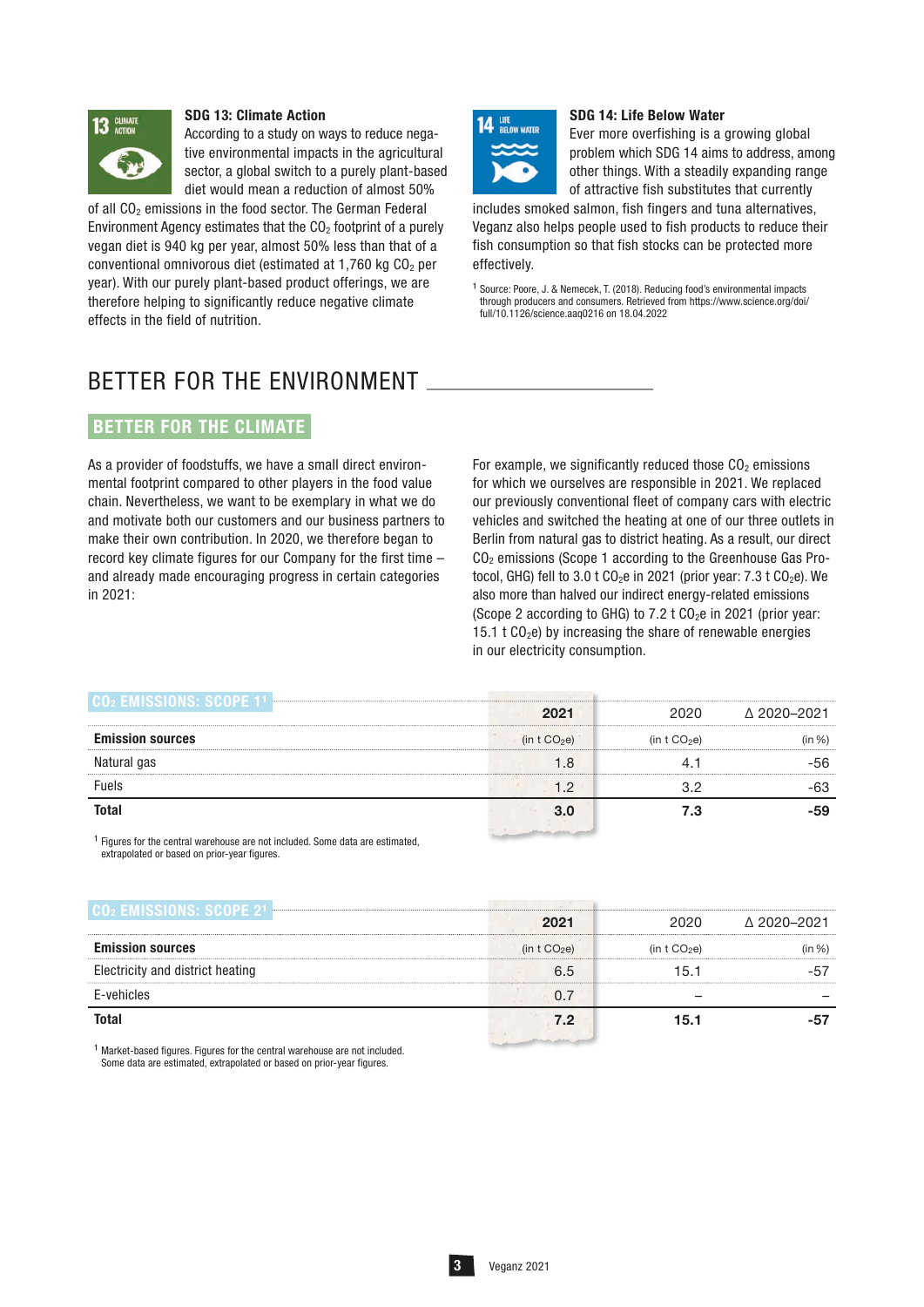As is common for companies in the food sector, the majority of the emissions related to our business activities (over 99.9%) originate from our value chain (Scope 3 according to GHG) – more precisely from our upstream supply chain: almost all of

our Scope 3 emissions in 2021 arose from the cultivation, production and upstream transport of our food products. As a result of sales growth, our Scope 3 emissions therefore also increased to 10.8 thousand  $t CO<sub>2</sub>e$  in 2021 (prior year: 9.0 thousand  $t$  CO<sub>2</sub>e).

| EMISSIONST SMO               |                |                |             |
|------------------------------|----------------|----------------|-------------|
|                              | 2021           | 2020           | △ 2020-2021 |
| <b>Emission sources</b>      | (in t $CO2e$ ) | (in t $CO2e$ ) | $\ln \%$    |
| Purchased goods and services | 7,533          | 6.905          |             |
| Upstream transport           | 3,188          | 2.064          |             |
| Other sources                | 85             |                | -29         |
| <b>Total</b>                 | 10,806         | 9.035          |             |

 $1$  Figures for the central warehouse are not included. Some data are estimated, extrapolated or based on prior-year figures.

In 2021, our emissions increased by almost 20% across all three scopes – due exclusively to value chain emissions – and thus by slightly more than our sales growth at Group level (12%). However, with a 7% increase in  $CO<sub>2</sub>$  intensity to 322 t  $CO<sub>2</sub>e$  per €1 million sales (prior year: 301 t  $CO<sub>2</sub>e$ ), our overall climate impact in 2021 across all three scopes remained comparatively low: according to a 2021 study on  $CO<sub>2</sub>$  intensity in the food sector for 14 countries responsible for more than 65% of global food production, the average  $CO<sub>2</sub>$  intensity in 2014 was just under 557t  $CO<sub>2</sub>$  per €1 million sales of food products.<sup>1</sup>

However, we do not intend to rest on our laurels: with the aid of the X-Degree Compatibility (XDC) model, we plan to set a binding climate target for our own  $CO<sub>2</sub>$  emissions in 2022 which is in line with the goals of the Paris Climate Agreement. We also want to work with our suppliers to explore ways to further reduce the emissions of our input products and product transport.

### BETTER PRODUCTS

We are convinced that plant-based nutrition is an important lever for slowing climate change. With our products, we want to help motivate as many people as possible to try plant-based alternatives and thus make their diet greener, one step at a time. For example, each person can reduce their diet-related  $CO<sub>2</sub>$  emissions by almost a quarter if they eat meat less frequently and more consciously as a flexitarian, and by as much as almost a half if they adopt a completely yegan diet.<sup>1</sup>

Our plant-based foods already account for significantly less  $CO<sub>2</sub>$  in production than comparable animal products – but this is not enough for us. And we already made good progress in 2021: although the  $CO<sub>2</sub>$  footprint of the products we purchase increased by almost 9% in absolute terms to 7.5 million t  $CO<sub>2</sub>e$ in 2021 (prior year: 6.9 million t  $CO<sub>2</sub>e$ ), it grew less strongly than our sales at Group level  $(+12%)$  and thus resulted in an overall reduction in the  $CO<sub>2</sub>$  intensity of our input products.

With regard to  $CO<sub>2</sub>$  emissions, we offer our consumers additional transparency at product level: we are one of the few companies worldwide to display precise figures on the respective eco-balance on all our packaging. To this end, we cooperate with the Swiss institute Eaternity, an independent organisation that has developed a solution for measuring the ecological footprint of food.

Using the latest methodology and our detailed raw material, supplier and producer data, Eaternity calculates a specific sustainability score for each of our products across a total of four categories:  $CO<sub>2</sub>$  emissions, water consumption, animal welfare and rainforest protection. In 2019, Veganz was the first food company in the world to systematically display Eaternity scores on all its products.

As far as our basic ingredients are concerned, we regard cocoa, soy and palm oil as the most critical ingredients from an environmental and social perspective. Producers who process them for us use various certifications to guarantee minimum ecological and social standards in their sourcing: for example, 100% of our producers who process palm oil have RSPO certification (Roundtable on Sustainable Palm Oil) and 64% of cocoa processers have UTZ certification – which is now part of the Rainforest Alliance and confirms sustainable cocoa cultivation – and 28% Fairtrade certification.

<sup>1</sup> German Federal Environment Agency (n.d.). CO2 calculator of the German Federal Environment Agency. Retrieved from https://uba.co2-rechner.de/de\_DE/ on 18.04.2022

 $1$  Source: Mrówczyńska-Kamińska A, Bajan B, Pawłowski KP, Genstwa N, Zmyślona J (2021). Greenhouse gas emissions intensity of food production systems and its determinants. PLoS ONE 16(4): e0250995. https://doi.org/10.1371/journal.pone.0250995 Note: The study reports currency figures in dollars. Our conversion from dollars to euros here is based on the exchange rate of  $1$  EUR =  $1.21$  USD as of 31 December 2014.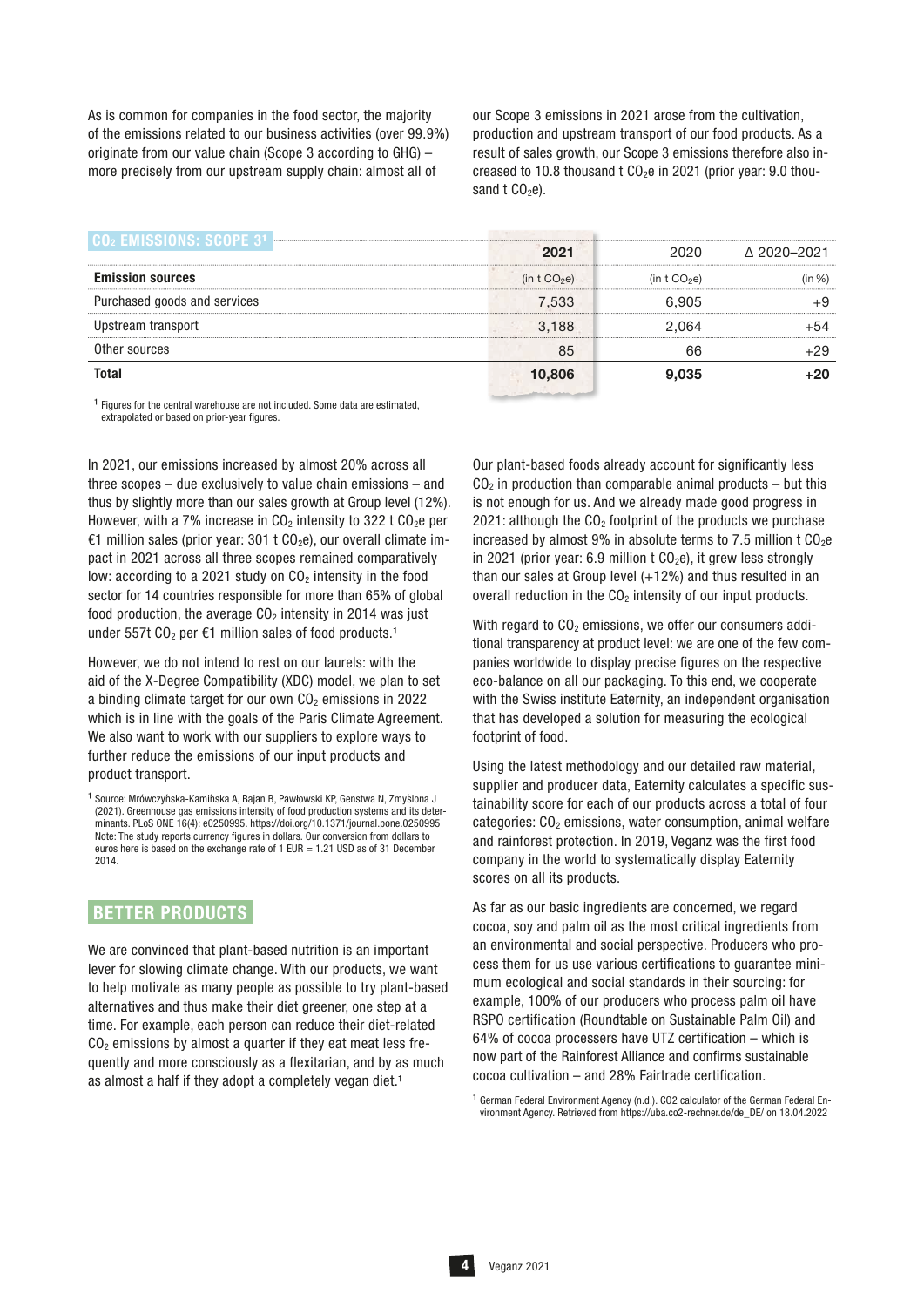## BETTER FOR THE WATER – AND BETTER ENERGY



water intensity m<sup>3</sup> per €1 million sales (prior year: 54.5)

Due to work-from-home effects, there was a year-on-year decrease in our water consumption to 1,454 m<sup>3</sup> in 2021 (prior year: 1,638 m<sup>3</sup>). As a result, our water intensity also decreased by 20% to 43.4 m<sup>3</sup> per  $\epsilon$ 1 million sales (prior year: 54.5 m<sup>3</sup>). We sourced the water directly consumed by us exclusively in Berlin and thus did not draw any water from areas with a high or very high groundwater stress level according to the World Resource Institute (WRI).

We were also able to reduce our energy consumption in 2021 – primarily through longer work-from-home phases: our electricity and district heating consumption fell to 457 MWh in 2021 (prior year: 476 MWh), both of which we sourced exclusively from external energy suppliers. At the same time, the share

of renewable energies in our electricity consumption also increased to 99.4% in 2021 (prior year: 94.0%). And by increasing our use of district heating, we were able to more than halve our natural gas consumption to 9 MWh (prior year: 20 MWh). As a result, our energy intensity fell by 14% to 13.6 MWh per €1 million sales in 2021 (prior year: 15.8 MWh).

In order to firmly establish the economical use of energy at Veganz, we published our Energy Policy in 2022 in which we commit ourselves to raising energy efficiency across all areas of the Company:

https://veganz.com/sustainability/environmental/

|                                     | 2021          | 2020.    | A 2020-2021      |
|-------------------------------------|---------------|----------|------------------|
| <b>Energy sources</b>               | $(in$ kWh $)$ | (in kWh) | (in %)           |
| Electricity and district heating    | 456.938       | 475.815  |                  |
| (thereof: share of fossil energies) | 0.6%          | 6.0%     | $-5.4\%$ -points |
| Natural gas                         | 8.890         | 19.988   |                  |
| <b>Total</b>                        |               | 495.803  |                  |
|                                     |               |          |                  |

 $1$  Figures for the central warehouse are not included. Some data are estimated, extrapolated or based on prior-year figures.

## BETTER PACKAGING

We not only pay attention to what our products contain, but also everything around them – such as packaging that is as sustainable as possible. In 2021, the total packaging weight of Veganz products sold was 1,083 t (prior year: 926 t), of which

the majority  $-762$  t (prior year: 667 t) – was easily recyclable paper for transport. Our packaging intensity increased slightly to 32.3 thousand kg per €1 million sales (prior year: 30.8 thousand kg).

| <b>PACKAGING MATERIAL</b>   | 2021                    | 2020    | A 2020–2021 |  |
|-----------------------------|-------------------------|---------|-------------|--|
| Packaging type              | (in kq)                 | (in ka) | (in %)      |  |
| Paper (product packaging)   | 168,531                 | 130.097 |             |  |
| Paper (transport packaging) | 761,576                 | 667,105 |             |  |
| Glass                       | 46,801                  | 42,051  |             |  |
| Iron                        | 2.856                   | 1.536   | ⊦86         |  |
| Aluminium                   | 33                      | 74      | -55         |  |
| <b>Plastics</b>             | 97.386                  | 85.188  |             |  |
| <b>Other</b>                | 5.719                   | 445     | $+1,187$    |  |
| <b>Total</b>                | 1,082,903               | 926,496 |             |  |
|                             | which you want the date |         |             |  |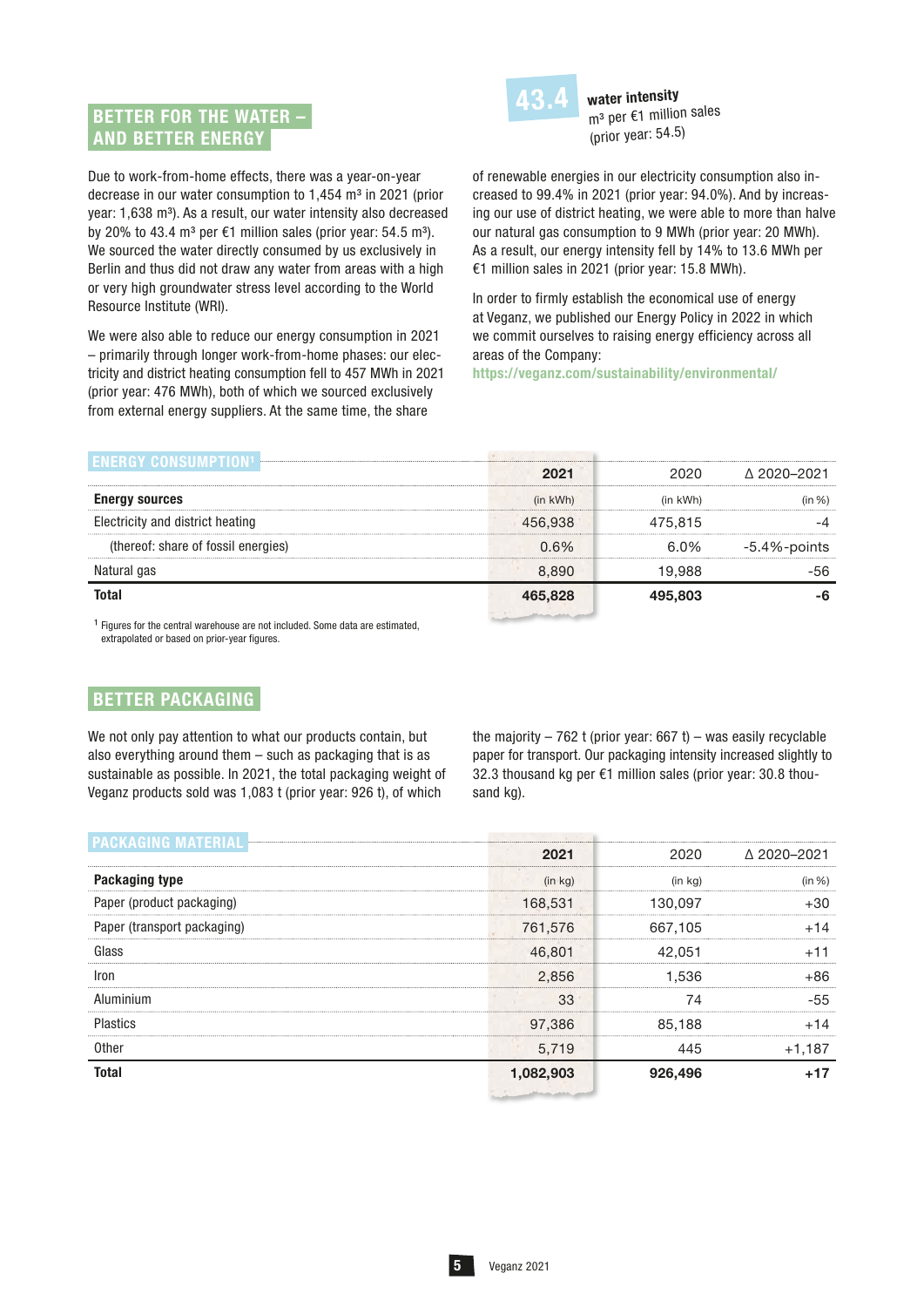Over the next few years, we want to take further steps towards achieving circularity for our packaging materials. In 2021, for example, 17 of our products already featured packaging made from fully recycled and/or renewable materials – documented, for example, with the Blue Angel or the FSC seal (Forest Stewardship Council). These included popular products such as Veganz Gourmet Block, Veganz Soy Granules and Veganz Wafer Choc Bar Hazel.

With targeted innovations and improvements, we are continuously making our packaging even more sustainable. For example, we use compostable films made from NatureFlex™ material, renewable packaging materials made from cellulose and starch, and already almost exclusively mineral oil-free printing inks.

# BETTER FOR SOCIETY

## BETTER SATISFACTION FIGURES

The needs and wishes of our employees are of particular importance to us. We therefore conduct regular surveys in which employee satisfaction is expressed by the so-called 'Employee Net Promoter Score' (eNPS) as our key performance indicator. This figure can range from -100 to a maximum of 100 points.

In 2021, we conducted a total of three surveys within Veganz Group AG, in which more than half of our employees participated, and achieved a very good eNPS of 32.7 points – significantly above the average for companies from selected European countries across various industries (13 points).<sup>1</sup> We were particularly encouraged that the score was significantly above the prior-year figure – in 2020, the average eNPS from two surveys conducted during the year was 14.5 points.

In addition to the eNPS, numerous sub-aspects were also rated more positively in 2021: for example, employees were more satisfied with their own work and with their superiors – both of which were rated highly. There was also a significant increase in staff loyalty to Veganz: for example, the fluctuation rate within Veganz Group AG fell to 15% in 2021 (prior year: 24%).

<sup>1</sup> Netigate Deutschland GmbH (2022). 2022 Update: 'Wie hat sich die Mitarbeiterbindung gegenüber dem Arbeitgeber seit 2019 entwickelt?' Accessed via https:// www.netigate.net/de/reports/mitarbeiterbindung-im-wandel/ on 19.4.2022.

|                                         | 2021         | 2020-          | A 2020–2021 |
|-----------------------------------------|--------------|----------------|-------------|
|                                         | (scale of    | (scale of      |             |
|                                         | $0-10$ pts.) | $0 - 10$ pts.) |             |
| Satisfaction with own field of activity |              |                | + 0.2       |
| Satisfaction with direct superiors      | 87           |                |             |
| Satisfaction with management            |              |                | + N 4       |
| Loyalty to Veganz                       | 82           |                | $+0.5$      |
| Information on corporate strategy       |              |                | ⊥∩ ລ        |
| Work processes at Veganz                | 6 R          |                | በጋ          |
|                                         |              |                |             |

However, we do not intend to rest on our laurels and still see room for improvement, for example, in the ratings for our internal communication. In 2021, we therefore introduced a Company-wide Intranet, a regular internal newsletter with video messages from the CEO and quarterly lunch talks to inform staff about the latest Company developments.

Our surveys also indicated potential for improvement with regard to internal work processes. In the following, we will therefore describe in detail what we already did for our employees in 2021 – and what we would like to do in future.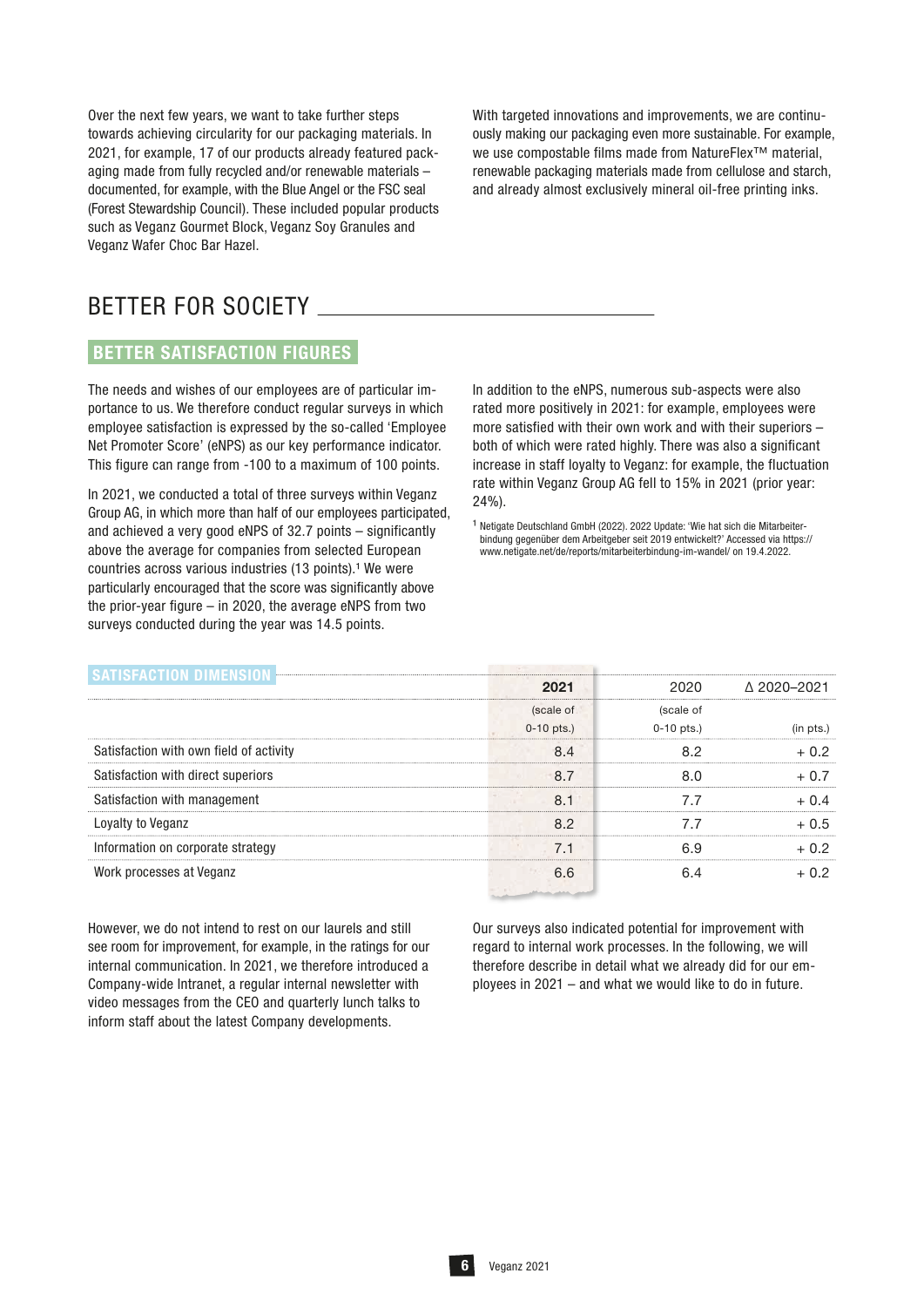### BETTER OPPORTUNITIES FOR EMPLOYEES

In particular, our employees wanted more team events to get to know each other better. In recent years, we therefore introduced a variety of formats – such as going out for meals together and bowling evenings. Higly popular events during the COVID-19 lockdowns were our 'online social hangouts', where employees could chat about things other than work.

Even before the COVID-19 pandemic, many employees wanted to be able to work more from home. We therefore quickly enabled a large number of them to work completely remotely during the lockdowns. Encouraged by the positive experience, we want to continue to give staff the opportunity to work from home – also after Corona restrictions have been lifted. Permission to do so will be granted by the respective supervisors – after a brief consultation within the team of course – in a generally simple process.

And remote work is not the only area where we want to help our staff improve their work-life balance. This aspect is becoming increasingly important for our younger employees in particular – and with an average age of 34.5 in 2021 (prior year: 34.0), we are pretty young!

To ensure that all our employees – regardless of age – are able to reconcile their professional and private lives, all staff are free to work their contractually agreed working hours within the framework of our 'trust-based working hours' scheme. In addition, we offer everyone the opportunity to work part-time – which 40 of our 99 employees utilised in 2021. And if the respective life situation changes again, this is also no problem for us: every part-time job can be converted back to a full-time position on request. For us, flexibility is not synonymous with insecurity: with the exception of working student contracts, all employment contracts at Veganz are open-ended. As of 31 December 2021, we employed one working student (prior year: three). At Veganz Retail Berlin GmbH & Co. KG, which comprises our self-operated supermarkets, employment contracts are

GENDER DIVERSITY AT VEGANZ 2021 .................................

 66% female (2020: 60%) 1% 33% non-binary (2020: 1%) male (2020: 39%) ................................................... initially limited to one year when joining the Company – this applied to ten colleagues as of 31 December 2021 (prior year: 14). The ratio of fixed-term contracts across the entire Company was therefore 11.1% as of 31 December 2021 (prior year: 17.9%).

We also want to make it easier for our employees to handle important private matters. We therefore offer paid days off for moving home, birthdays, weddings and the birth of a child, and grant employees paid vacation days if a child is ill.

The success of our measures to promote equal opportunities for women and men is reflected in the high proportion of women working for Veganz, which stood at 66% across the Company in 2021 (prior year: 60%) – almost 25 percentage points above the industry average in Germany.<sup>1</sup>

We are also proud of our high proportion of women in managerial roles – 44% at the top two management levels (prior year: 50%). Here, too, we were well above the industry average of just under 20%.<sup>2</sup>

This makes it correspondingly easy for us to convince new talents to join Veganz: in 2021, we hired a total of 18 new employees (prior year: 22) at Veganz Group AG, of which 83% were female (prior year: 55%), 44% were under 30 (prior year: 27%), 50% were aged 30 to 50 (prior year: 73%) and 6% were over 50 (prior year: 0%). We offer both new and existing colleagues additional benefits on top of our industry-standard remuneration.

# AGE DISTRIBUTION AT VEGANZ 2021 .................................



<sup>&</sup>lt;sup>1</sup> Source: German Federal Employment Agency (2022). 'Beschäftigte nach Berufen (Klassifikation der Berufe 2010) - Deutschland, West/Ost und Länder (Zeitreihe Quartalszahlen)'. Retrieved from: https://statistik.arbeitsagentur.de/SiteGlobals/Forms/ Suche/Einzelheftsuche\_Formular.html;jsessionid=F70757E6DE980428957F8A88846 C150C?nn=1523064&topic\_f=beschaeftigung-sozbe-kldb2010-zeitreihe on 18.04.2022

² Proportion of women in the Food and Beverage Distribution industry in the USA 2021. Source: McKinsey & Lean In (2022). Women in the Workplace. Retrieved from: https:// wiw-report.s3.amazonaws.com/Women\_in\_the\_Workplace\_2021.pdf on 18.04.2022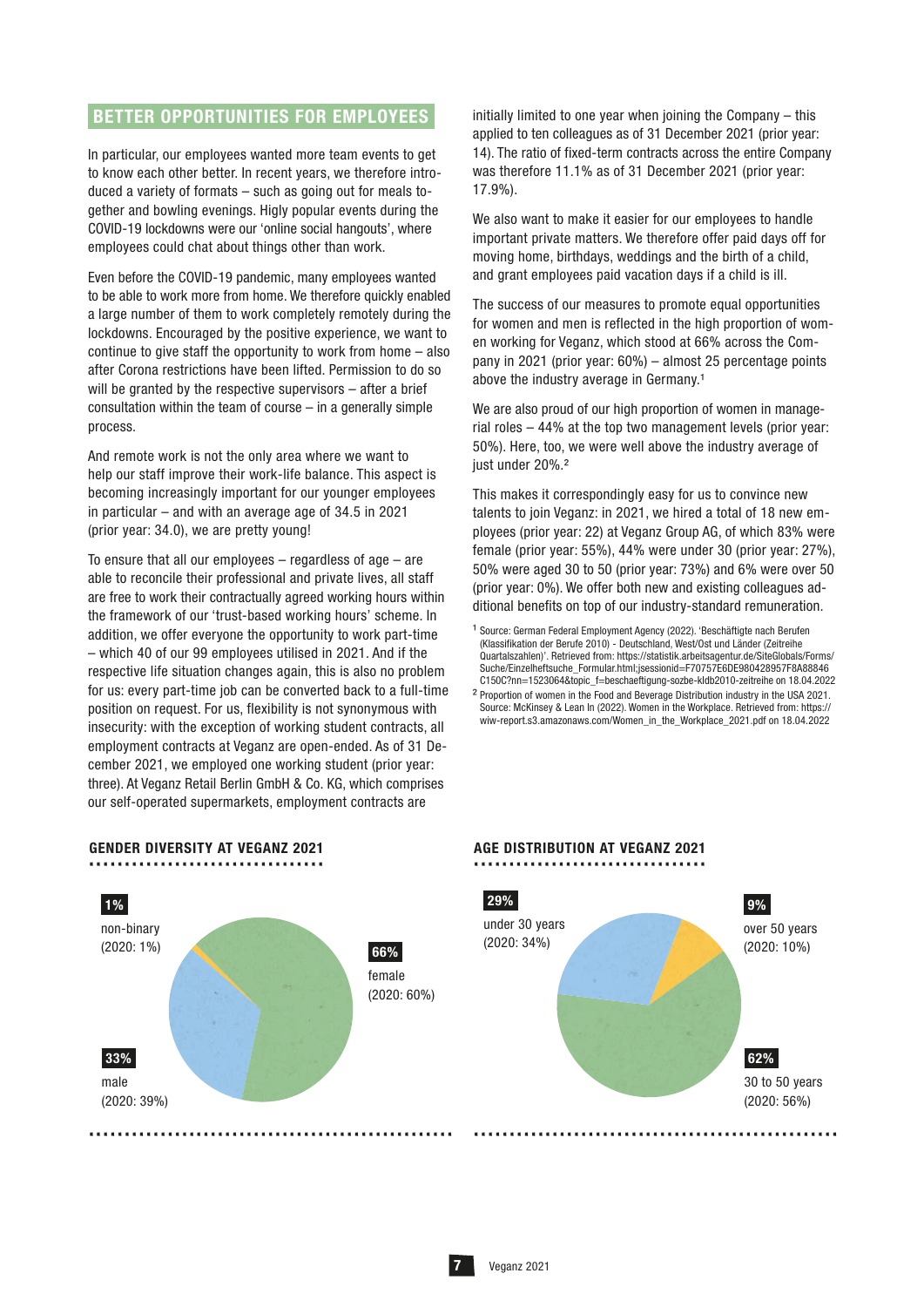## BETTER CAREER PROSPECTS WITH VEGANZ

In addition to the (career) opportunities we offer our employees, it is also important to us that they are paid appropriately – and this is of course independent of personal characteristics, such as gender or origin. To ensure that this happens, we also monitor the difference in salaries between female and male employees throughout the Company ('gender pay gap').

As of 31 December 2021, we had 99 employees in total (prior year: 95). Since many of them take advantage of the opportunity to work part-time, we had a total of 80.6 so-called Full Time Equivalents (FTE) in 2021 (after converting part-time to fulltime positions). As headcount at Veganz is still comparatively low, individual salary differences can already have a major impact – even when due to non-gender-related factors such as greater work experience. Within Veganz Group AG1, we had a minor salary difference of -0.1% (prior year: -3.6%) for women compared to men in 2021, unadjusted for such factors. Adjusted for the position factor, the salary difference in 2021 was 1.2% (prior year: -1.5%). At Veganz Retail Berlin GmbH & Co. KG, the salary difference was slightly higher due to a higher fluctuation rate and the associated non-gender-specific duration of the respective company affiliation. We will continue to monitor our Company's gender pay gap in future and aim to keep it in the low single-digit percentage range.

To ensure that all employees can earn a decent living, we initially set a minimum wage of €12.50 per hour in 2021 for all positions held by Veganz Group AG employees (excluding apprentices and interns). This is to be extended to all employees of Veganz Retail Berlin GmbH & Co. KG in 2022. Overall, the average hourly pay at Veganz was €12.39, which is about 30% higher than the minimum wage of €9.50 per hour applicable in Germany in 2021 (prior year: €13.18, 41% higher than €9.35).

Once a year, all employees attend performance review meetings with their supervisors at which they discuss the achievement of individual targets, reflect on cooperation and discuss the outlook for the next twelve months.

In addition to a salary commensurate with market conditions and performance, we also offer our employees various benefits: for example, we promote sustainable mobility by subsidising (e-)bike leasing, providing local public transport tickets or offering a needs-based mobility budget. We also take the health of all team members very seriously and therefore offer – in addition to our in-house courses, such as hot yoga and joint fitness training – an Urban Sports Club membership, as one option of our so-called 'Cafeteria model'. This allows our employees to choose from thousands of sports offerings from various providers worldwide and select the one that suits them best.

Besides fitness, we also invest in personal and professional development. For example, we regularly train our Quality Assurance staff on food legislation and safety topics as well as HACCP (Hazard Analysis Critical Control Points) requirements. In addition to our in-house training, we invested a total of approximately €6.3 thousand, or €102 per FTE (only employees of Veganz Group AG), for external educational and training measures in 2021. We intend to systematically increase this amount in future and, starting in 2023, to record all internal and external education and training hours so that we can monitor and steer the professional development of our employees more effectively.

<sup>1</sup> Excluding apprentices and interns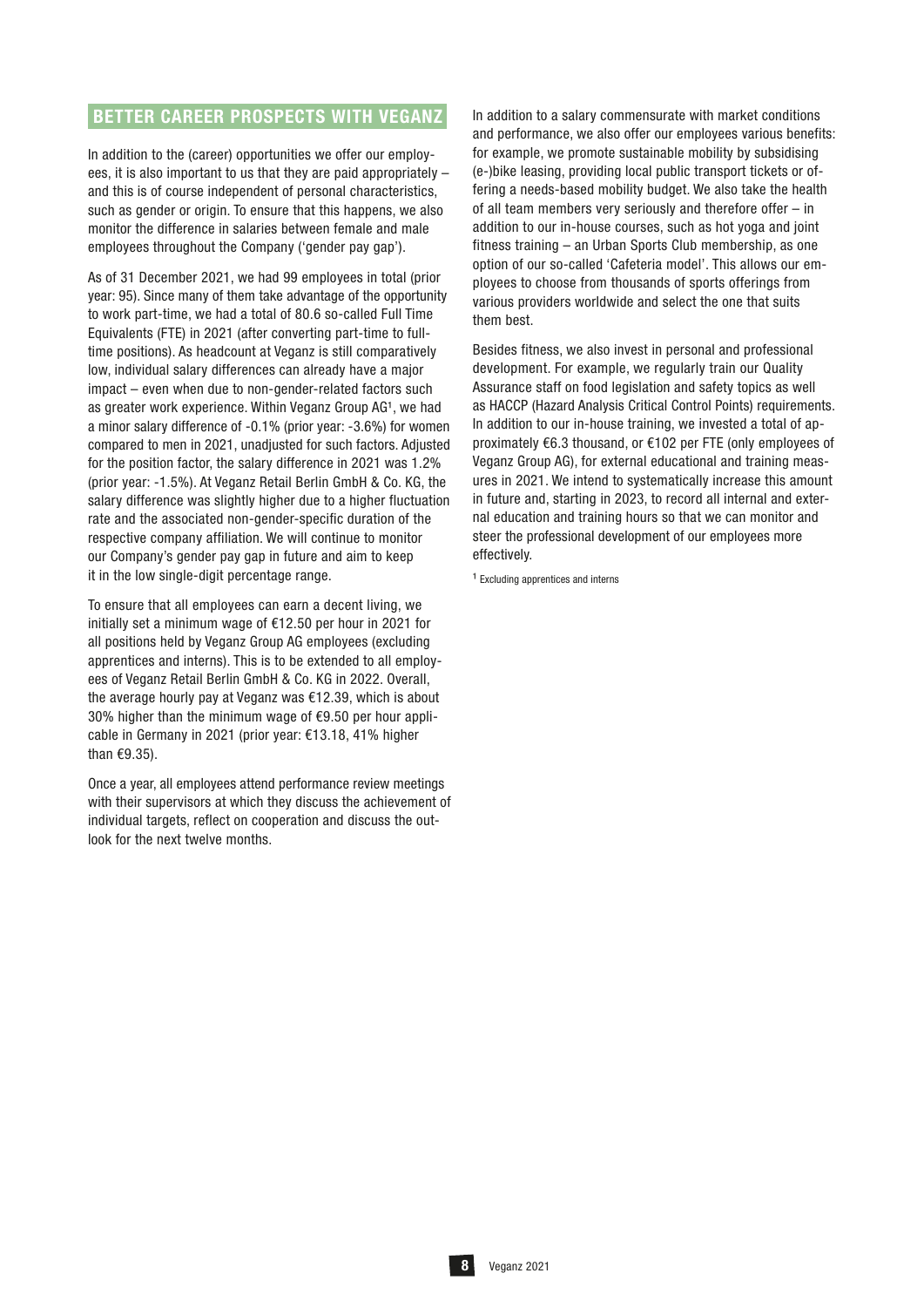## BETTER HEALTH, **BETTER SAFETY**

Only a small part of our team is currently employed in food production, which means that the risk of occupational accidents is comparatively low. As a responsible employer, the health and safety of our employees is very important to us. In addition to our free sports programmes, we therefore provide first aid courses, company doctors as a permanent point of contact and detailed documentation procedures should accidents or injuries occur during working hours.

There were no work-related fatalities at Veganz in 2021 (prior year: none) and no serious injuries with an absence of more than six months (prior year: none). Due to an accident on the way to work, there was one reportable incident in 2021, which led to a total of 27 lost days (prior year: none), corresponding to a Lost Time Injury Frequency Rate (LTIFR) of 6.3 (prior year: –). As there were no other accidents resulting in restricted working capacity and/or medical treatment, the Total Recordable Injury Frequency Rate (TRIFR) in 2021 was also 6.3 (prior year:  $-$ ).

We also want to avoid work-related accidents wherever possible in future. At the same time, we know that our further growth and the planned new production site in Werder (Havel) will increase the purely statistical probability of work-related injuries. For this reason, we provide regular staff training on occupational safety and continuously monitor the appropriateness of our health and safety measures in the workplace.

### BETTER PRODUCT QUALITY

Our products stand for top quality. We want to promote a plantbased diet and make it as easy and tasty as possible for our consumers to try and switch to plant-based alternatives.

The positive properties of many of our food products help us in these efforts: meat substitute products such as our vegan schnitzel alternatives or 'Crispy Nuggets' are rich in protein, iron and vitamin B12, our 'Räucherlaxs' smoked salmon is rich in omega-3 fatty acids and our honey alternative 'Ohnig' is particularly high in fibre but has up to 40% fewer calories than conventional honey. In 2021, we emphasised the beneficial properties of these and other products with a positive impact on the nutrition of our consumers more strongly in our marketing, so that together they accounted for almost 16.6% of Veganz sales in 2021 (prior year: 6.5%).



The organic seal ('bio') is also a quality feature of many of our products: as of 31 December 2021, a total of 55% of our product range was certified organic. And what about genetic engineering? No thanks! All the products we sell under the Veganz brand are guaranteed free of genetic manipulation. In 2021, sales of our own products accounted for 95.0% (prior year: 95.5%) of total sales at Group level. The remaining 5.0% in 2021 were from third-party products that we sell in our three supermarkets in Berlin – we cannot guarantee the (non-)use of genetic engineering for these products.

But not only our products themselves are top quality – Veganz also meets the highest standards as a Company, especially with regard to food safety: in 2021, we received the top rating once again according to IFS Broker (International Featured Standards Broker), Version 3.1.<sup>1</sup>, with a 'Higher Level' rating and a compliance rate of 95.7% (prior year: 97.2%). The few remaining non-conformities from the audits are rectified promptly each year.

We also want to have our first in-house production site, the cheese factory in the heart of Berlin, certified in 2022 and are aiming for IFS Global Markets Food certification. We are planning an IFS Food certification for our new, large production site in Werder (Havel) as soon as it is completed.

In 2021, as in the previous year, there were no recalls of Veganz products. However, there was one violation of officially valid food safety regulations (prior year: 0): During official inspections in Slovakia, a total of five articles of a production batch were found to be missing the printed best-before date (BBD). Based on the official complaint protocol, our investigations revealed that the reason had been a printing machine error at one of our suppliers.

And we also pay attention to fair play in our marketing: we want to attract attention to our products and at the same time make people smile – but not at any (controversial) price. When it comes to marketing, we are aware of our responsibility and always communicate openly and honestly: in 2021 and 2020, we did not breach any statutory labelling and marketing regulations – and thus did not incur any legal costs for marketing violations.

<sup>&</sup>lt;sup>1</sup> The International Featured Standard (IFS) Broker is an auditing standard for food intermediaries recognised by the Global Food Safety Initiative (GFSI). The requirements relate to the quality management system, the HACCP (Hazard Analysis & Critical Control Points) system and other prescribed programmes such as Good Manufacturing Practice (GMP), Good Laboratory Practice (GLP) and Good Hygiene Practice (GHP).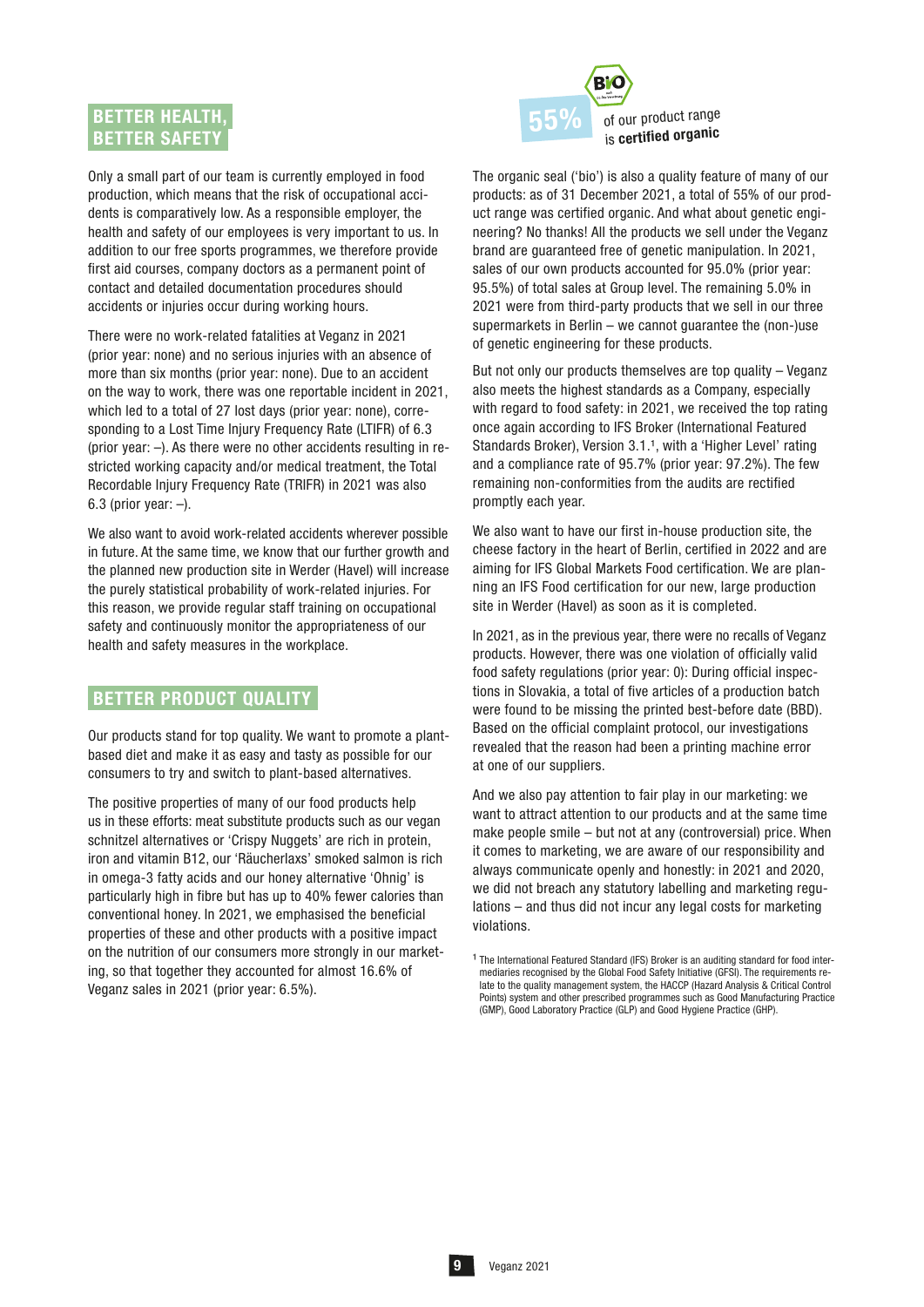## BETTER SUPPLY CHAINS

Our responsibility does not stop at the boundaries of our Company premises. With the exception of 'Cashewbert', all our products are currently manufactured by contractors – and here too we pay particular attention to suitable quality standards.

In 2021, we had a total of 37 suppliers who produced our products for Veganz according to our precise recipe specifications. Of these, 35 had official certification according to IFS Food or an equivalent standard – and the remaining two had an adequate food safety concept according to HACCP.

We conduct our own random audits of suppliers at irregular intervals. Among other things, we check the existing quality standards, whether hygiene regulations are being adhered to and whether the temperature controls are effective.

In our Code of Conduct for Business Partners, which all our suppliers must sign before they can do business with us, we set out further detailed requirements: https://ir.veganz.com/ compliance-management/. These range from dealing with inappropriate behaviour and sexual harassment, to expectations of compliance with minimum legal requirements on remuneration and working hours, to our zero-tolerance policy on child and forced labour.

If violations of the minimum requirements set out in our Code of Conduct for Business Partners are not remedied, we have the right to terminate the partnership. Fortunately, we have not yet had to exercise this right, as we are not aware of any explicit violations. Almost all of our direct suppliers are based in the EU, which means that the risk of problematic business practices is relatively low due to the standards that apply here. For this reason, we do not currently see any significant risk of child or forced labour in our supply chain.

# BETTER CORPORATE GOVERNANCE

## BETTER BEHAVIOUR

We want to help make the world a little better for everyone with our products. It is also important to us that we as a Company meet the highest ethical standards. For this reason, all Veganz employees sign a commitment in accordance with the German General Act on Equal Treatment ('Allgemeines Gleichbehandlungsgesetz', AGG) and our Veganz Code of Conduct when they join the Company.

In the past, all employees were required to report any suspicion of a possible breach of ethical conduct to their line manager, who treated this information in the strictest confidence. In order to make it easier for team members and all other stakeholders to make such reports, we have set up a whistleblower system that has been available on our corporate website at https:// ir.veganz.com/whistleblowing-system/ since May 2022. This online portal enables people to anonymously obtain information on the topics of ethical and law-abiding behaviour and to anonymously report any observed violations of integrity at Veganz itself or at our business partners.

With regard to breaches of ethical behaviour or cases of corruption, we have a clean slate for 2021 and 2020 with zero cases. We want to keep it that way in the future. That is why we are continuously working on the further development of our Code of Conduct, offer staff training on ethical behaviour and regularly review the effectiveness of our anti-corruption measures.

#### OUR CODE OF CONDUCT: WORKING FOR VEGANZ

Our Code of Conduct sets out in detail what is permitted – and what is not – with regard to employee behaviour. Among other things, it describes

- .the non-discriminatory appreciation of all people we interact with – regardless of age, gender, religion, skills, origin or sexual orientation,
- .the prohibition of giving or accepting unauthorised benefits to or from our business partners,
- .the protection of operational, corporate and personal data by all appropriate and reasonable means, and
- .the avoidance of conflicts of interest that might arise from secondary employment or equity investments.

Our complete Code of Conduct is available online at: https://ir.veganz.com/compliance-management/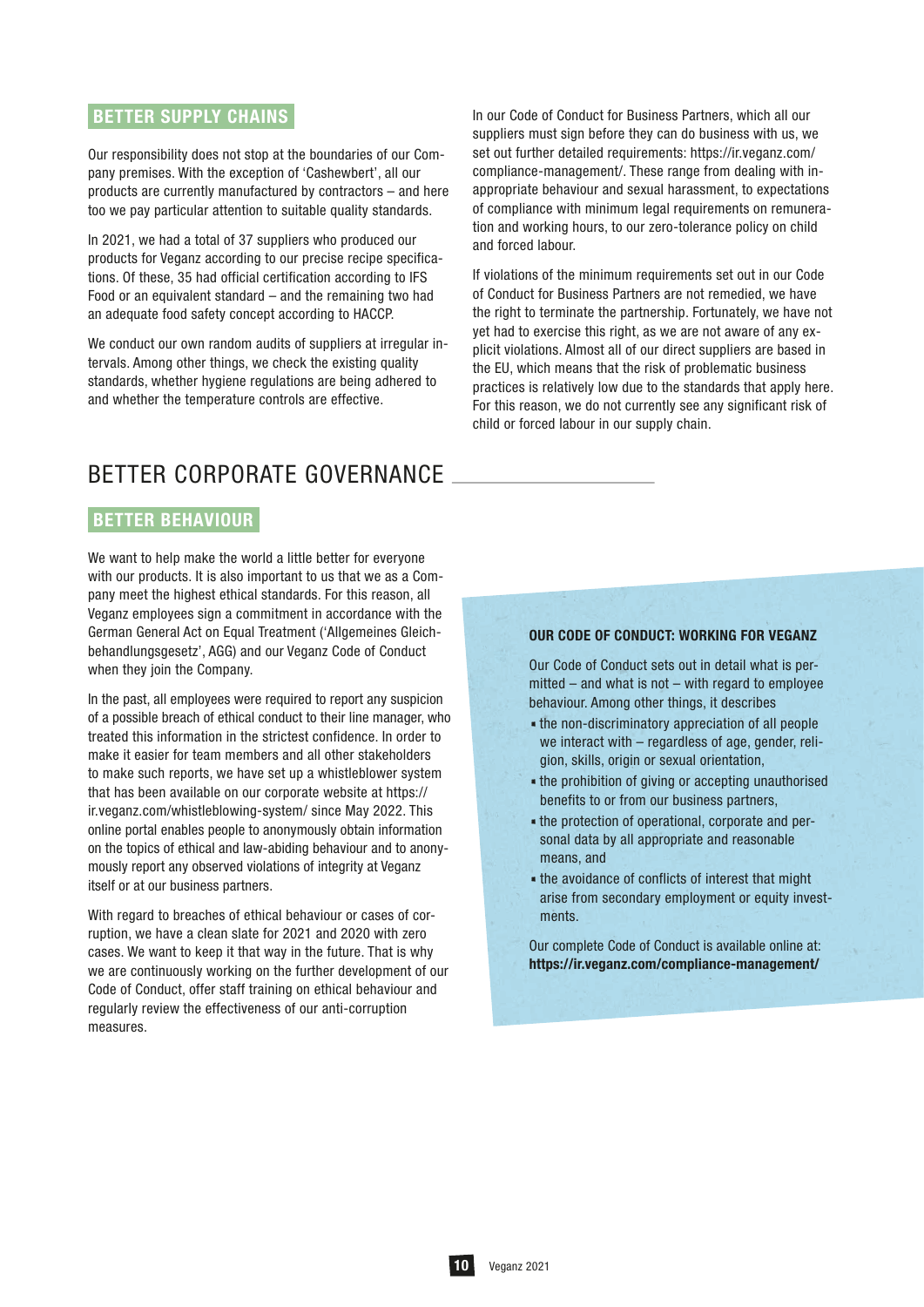### BETTER DATA PROTECTION

Although personal data is not central to our business model, we are very aware of our responsibility in terms of the General Data Protection Regulation (GDPR) and want all persons in contact with Veganz to feel secure in this regard.

In order to identify possible risks with regard to data management in good time, we work together with an external service provider in the field of data protection and privacy. We follow a defined step-by-step model to classify risks according to the probability of their occurrence and the severity of any possible consequential damage.

Among other things, we regularly conduct data protection audits to ensure compliance with data protection requirements. The current audit conducted by our external service provider was successfully completed in early 2022 and the first recommended actions have already been implemented.

In addition, we make use of various tried and tested measures. These include the use of encryption protocols and software as well as physical, electronic and procedural security precautions in connection with the collection, storage and disclosure of personal data.

Our Data Protection Officer is responsible for all questions concerning data protection. He can be contacted by mail at datenschutz@veganz.de.

## BETTER SUPERVISION

As the highest governing body, the Supervisory Board is responsible for ensuring that our corporate strategy is being implemented effectively – and is as sustainable as possible.

It is therefore very important for us to have a Supervisory Board whose members have the necessary expertise. Our Supervisory Board currently consists of four male and one female member, all of whom are non-executive members in accordance with the requirements of the German Stock Corporation Act. Two of the members have been members of the Veganz Supervisory Board for less than one year, the other three members for less than three years. They have a wide range of expertise in the field of sales, marketing, operations, finance and sustainability. In addition, four of our Supervisory Board members have worked in the food industry:

| Name                 | <b>Function &amp; roles</b><br>at Veganz <sup>1</sup>                                      | Sector<br>expertise     | Professional<br>expertise                 | First<br>elected on | Elected<br>until:                 |
|----------------------|--------------------------------------------------------------------------------------------|-------------------------|-------------------------------------------|---------------------|-----------------------------------|
| <b>Roland Sieker</b> | • Chairperson of the Supervisory Board<br>■ Member of the Audit Committee<br>• Independent | Food<br>(manufacturing) | Marketing;<br>strategy;<br>sustainability | 27 August 2019      | Annual<br>General<br>Meeting 2023 |
| Janina Mütze         | <b>• Deputy Chairperson</b><br>of the Supervisory Board                                    | Market research         | Marketing                                 | 24 June 2021        | Annual<br>General<br>Meeting 2023 |
| Michael Durach       | • Supervisory Board member<br>u Independent                                                | Food<br>(manufacturing) | Sales;<br>marketing;<br>sustainability    | 24 June 2021        | Annual<br>General<br>Meeting 2023 |
| Ronny Gottschlich    | • Supervisory Board member<br>u Independent                                                | Food (retail)           | Operations;<br>marketing                  | 20 August 2020      | Annual<br>General<br>Meeting 2023 |
| Dr Jens Pippig       | • Supervisory Board member<br>• Chairperson of the Audit Committee<br>« Independent        | Food (retail)           | Sales;<br>marketing;<br>finance           | 20 August 2020      | Annual<br>General<br>Meeting 2023 |

#### OUR SUPERVISORY BOARD

<sup>1</sup> Definition of independence in accordance with recommendations C.6 and C.7 of the current German Corporate Governance Code: https://dcgk.de/de/kodex/aktuelle-fassung/praeambel.html. Retrieved on 18.04.2022